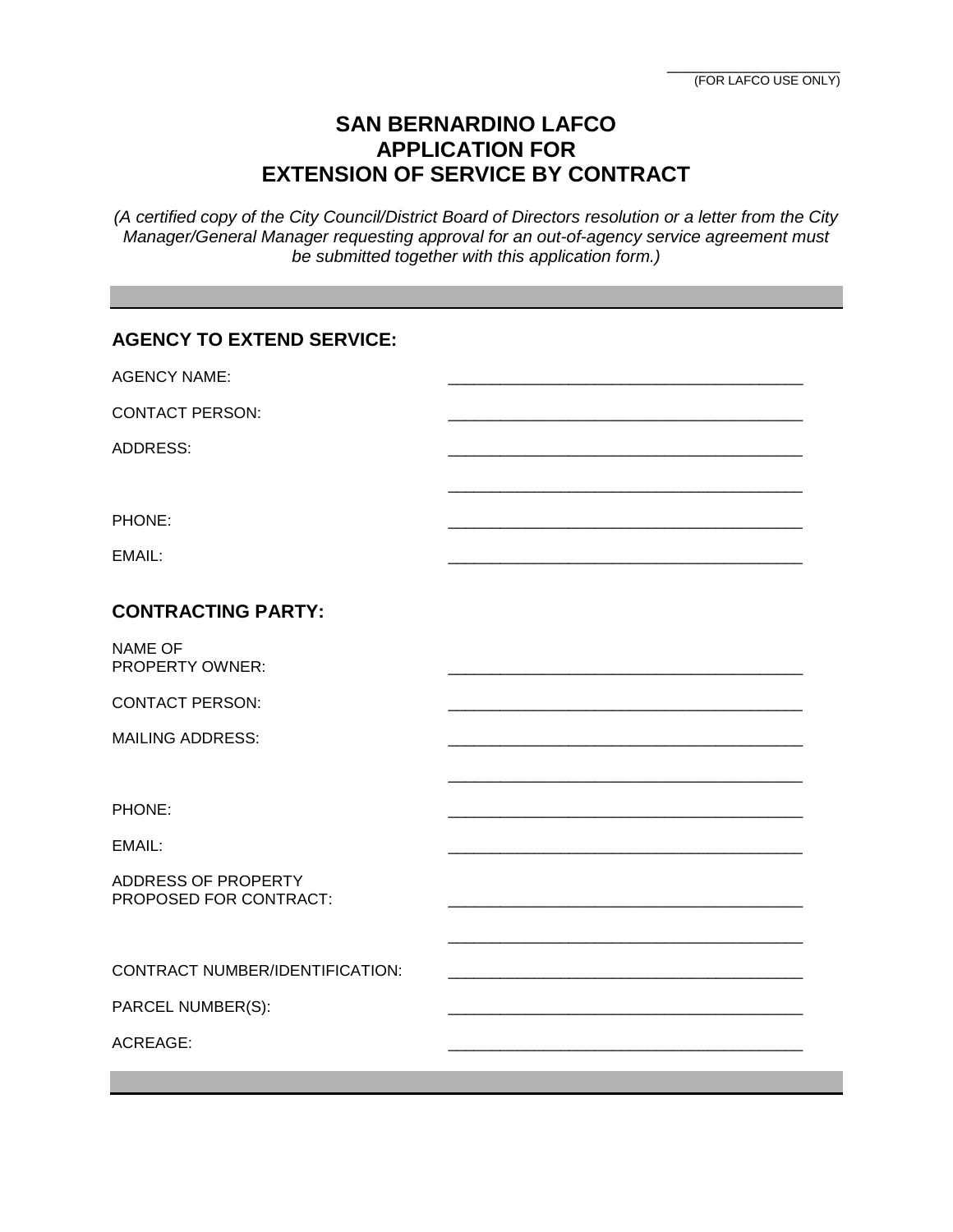The following questions are designed to obtain information related to the proposed agreement/contract to allow the Commission and staff to adequately assess the proposed service extension. You may include any additional information which you believe is pertinent. Please use additional sheets where necessary.

| 1.<br>(a) |     | List the type or types of service(s) to be provided by this agreement/contract.                                                                                                                                                                              |  |  |
|-----------|-----|--------------------------------------------------------------------------------------------------------------------------------------------------------------------------------------------------------------------------------------------------------------|--|--|
|           |     |                                                                                                                                                                                                                                                              |  |  |
|           | (b) | Are any of the services identified above "new" services to be offered by the<br>agency? $\Box$ YES $\Box$ NO. If yes, please provide explanation on how the agency<br>is able to provide the service.                                                        |  |  |
|           |     |                                                                                                                                                                                                                                                              |  |  |
| 2.        |     | Is the property to be served within the agency's sphere of influence? $\Box$ YES $\Box$ NO                                                                                                                                                                   |  |  |
| 3.        |     | Please provide a description of the service agreement/contract.                                                                                                                                                                                              |  |  |
|           |     |                                                                                                                                                                                                                                                              |  |  |
| 4.        | (a) | Is annexation of the territory by your agency anticipated at some point in the<br>future? $\Box$ YES $\Box$ NO. If yes, please provide a projected timeframe when it<br>anticipates filing an application for annexation of territory that would include the |  |  |

area to be served. If no, please provide an explanation as to why a jurisdictional

\_\_\_\_\_\_\_\_\_\_\_\_\_\_\_\_\_\_\_\_\_\_\_\_\_\_\_\_\_\_\_\_\_\_\_\_\_\_\_\_\_\_\_\_\_\_\_\_\_\_\_\_\_\_\_\_\_\_\_\_\_\_\_\_

\_\_\_\_\_\_\_\_\_\_\_\_\_\_\_\_\_\_\_\_\_\_\_\_\_\_\_\_\_\_\_\_\_\_\_\_\_\_\_\_\_\_\_\_\_\_\_\_\_\_\_\_\_\_\_\_\_\_\_\_\_\_\_\_

\_\_\_\_\_\_\_\_\_\_\_\_\_\_\_\_\_\_\_\_\_\_\_\_\_\_\_\_\_\_\_\_\_\_\_\_\_\_\_\_\_\_\_\_\_\_\_\_\_\_\_\_\_\_\_\_\_\_\_\_\_\_\_\_

change is not possible at this time.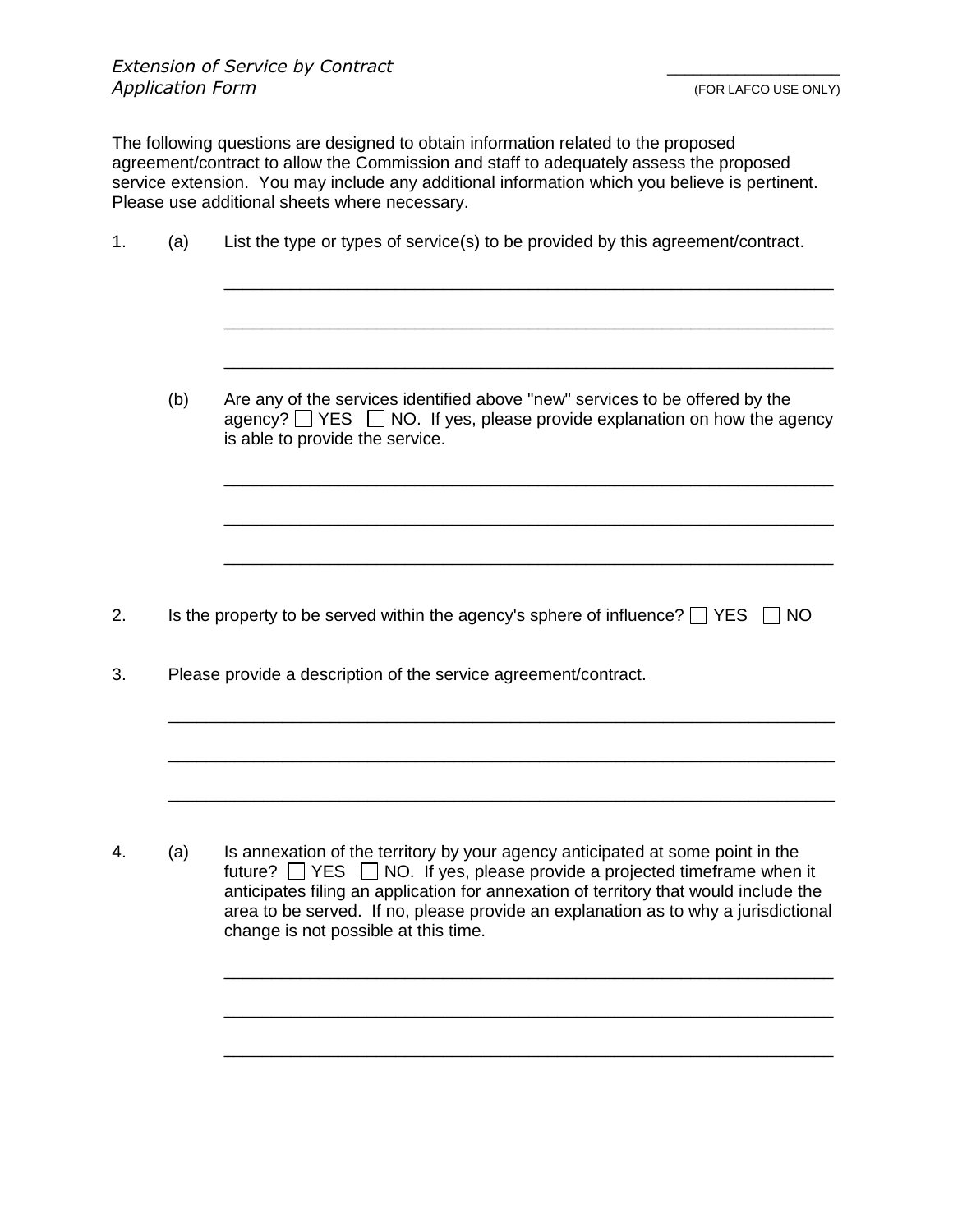| Is the service agreement/contract outside the Agency's sphere of influence in response<br>to a threat to the public health and safety of the existing residents as defined by<br>Government Code Section 56133(c)?<br>$\Box$ YES $\Box$ NO. If yes, please provide documentation regarding the circumstance (i.e.<br>letter from Environmental Health Services or the Regional Water Quality Control Board). |
|--------------------------------------------------------------------------------------------------------------------------------------------------------------------------------------------------------------------------------------------------------------------------------------------------------------------------------------------------------------------------------------------------------------|
|                                                                                                                                                                                                                                                                                                                                                                                                              |
| What is the existing use of the property?                                                                                                                                                                                                                                                                                                                                                                    |
| Is a change in use proposed for the property? $\Box$ YES $\Box$ NO. If yes, please<br>provide a description of the land use change.                                                                                                                                                                                                                                                                          |
| If the service agreement/contract is for development purposes, please provide a<br>complete description of the project to be served and its approval status.                                                                                                                                                                                                                                                 |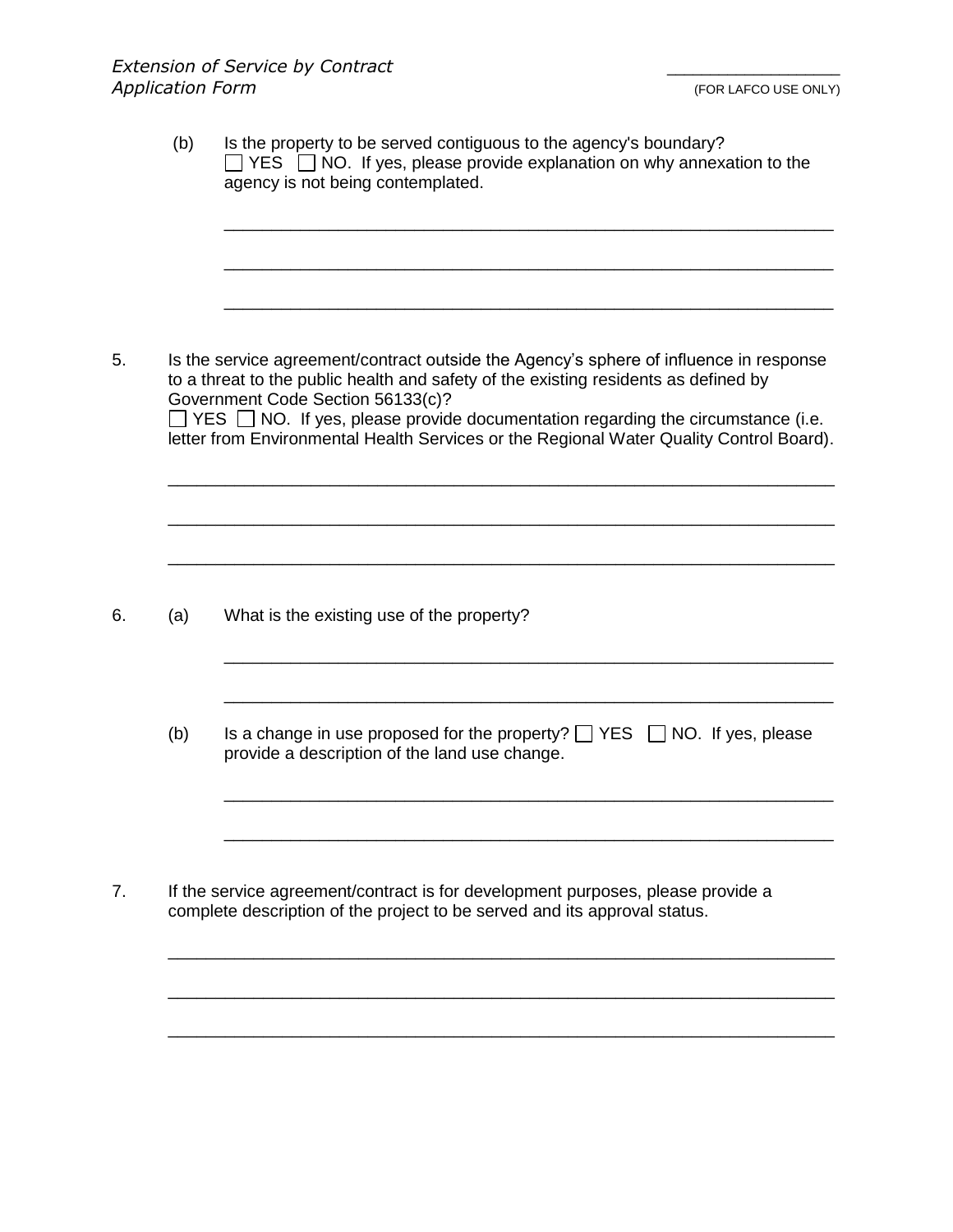8. Are there any land use entitlements/permits involved in the agreement/contract?  $\Box$  YES  $\Box$  NO. If yes, please provide documentation for this entitlement including the conditions of approval and environmental assessment that are being processed together with the project. Please check and attach copies of those documents that apply:

> Tentative Tract Map / Parcel Map Permit (Conditional Use Permit, General Plan Amendment, etc.) Conditions of Approval Negative Declaration (Initial Study) Notice of Determination (NOD)/Notice of Exemption (NOE) Department of Fish and Game (DFG) Receipt Others (please identify below)

9. Has the agency proposing to extend service conducted any CEQA review for this contract?  $\Box$  YES  $\Box$  NO. If yes, please provide a copy of the agency's environmental assessment including a copy of the filed NOD/NOE and a copy of the DFG Receipt.

\_\_\_\_\_\_\_\_\_\_\_\_\_\_\_\_\_\_\_\_\_\_\_\_\_\_\_\_\_\_\_\_\_\_\_\_\_\_\_\_\_\_\_\_\_\_\_\_\_\_\_\_\_\_\_\_\_\_\_\_\_\_\_\_

\_\_\_\_\_\_\_\_\_\_\_\_\_\_\_\_\_\_\_\_\_\_\_\_\_\_\_\_\_\_\_\_\_\_\_\_\_\_\_\_\_\_\_\_\_\_\_\_\_\_\_\_\_\_\_\_\_\_\_\_\_\_\_\_

- 10. Plan for Service:
	- (a) Please provide a detailed description of how services are to be extended to the property. The response should include, but not be limited to, a description of: 1) capacity of existing infrastructure, 2) type of infrastructure to be extended or added to serve the area, 3) location of existing infrastructure in relation to the area to be served, 4) distance of infrastructure to be extended to serve the area, and 5) other permits required to move forward with the service extension.

\_\_\_\_\_\_\_\_\_\_\_\_\_\_\_\_\_\_\_\_\_\_\_\_\_\_\_\_\_\_\_\_\_\_\_\_\_\_\_\_\_\_\_\_\_\_\_\_\_\_\_\_\_\_\_\_\_\_\_\_\_\_\_\_

\_\_\_\_\_\_\_\_\_\_\_\_\_\_\_\_\_\_\_\_\_\_\_\_\_\_\_\_\_\_\_\_\_\_\_\_\_\_\_\_\_\_\_\_\_\_\_\_\_\_\_\_\_\_\_\_\_\_\_\_\_\_\_\_

\_\_\_\_\_\_\_\_\_\_\_\_\_\_\_\_\_\_\_\_\_\_\_\_\_\_\_\_\_\_\_\_\_\_\_\_\_\_\_\_\_\_\_\_\_\_\_\_\_\_\_\_\_\_\_\_\_\_\_\_\_\_\_\_

\_\_\_\_\_\_\_\_\_\_\_\_\_\_\_\_\_\_\_\_\_\_\_\_\_\_\_\_\_\_\_\_\_\_\_\_\_\_\_\_\_\_\_\_\_\_\_\_\_\_\_\_\_\_\_\_\_\_\_\_\_\_\_\_

\_\_\_\_\_\_\_\_\_\_\_\_\_\_\_\_\_\_\_\_\_\_\_\_\_\_\_\_\_\_\_\_\_\_\_\_\_\_\_\_\_\_\_\_\_\_\_\_\_\_\_\_\_\_\_\_\_\_\_\_\_\_\_\_

\_\_\_\_\_\_\_\_\_\_\_\_\_\_\_\_\_\_\_\_\_\_\_\_\_\_\_\_\_\_\_\_\_\_\_\_\_\_\_\_\_\_\_\_\_\_\_\_\_\_\_\_\_\_\_\_\_\_\_\_\_\_\_\_

\_\_\_\_\_\_\_\_\_\_\_\_\_\_\_\_\_\_\_\_\_\_\_\_\_\_\_\_\_\_\_\_\_\_\_\_\_\_\_\_\_\_\_\_\_\_\_\_\_\_\_\_\_\_\_\_\_\_\_\_\_\_\_\_

\_\_\_\_\_\_\_\_\_\_\_\_\_\_\_\_\_\_\_\_\_\_\_\_\_\_\_\_\_\_\_\_\_\_\_\_\_\_\_\_\_\_\_\_\_\_\_\_\_\_\_\_\_\_\_\_\_\_\_\_\_\_\_\_

\_\_\_\_\_\_\_\_\_\_\_\_\_\_\_\_\_\_\_\_\_\_\_\_\_\_\_\_\_\_\_\_\_\_\_\_\_\_\_\_\_\_\_\_\_\_\_\_\_\_\_\_\_\_\_\_\_\_\_\_\_\_\_\_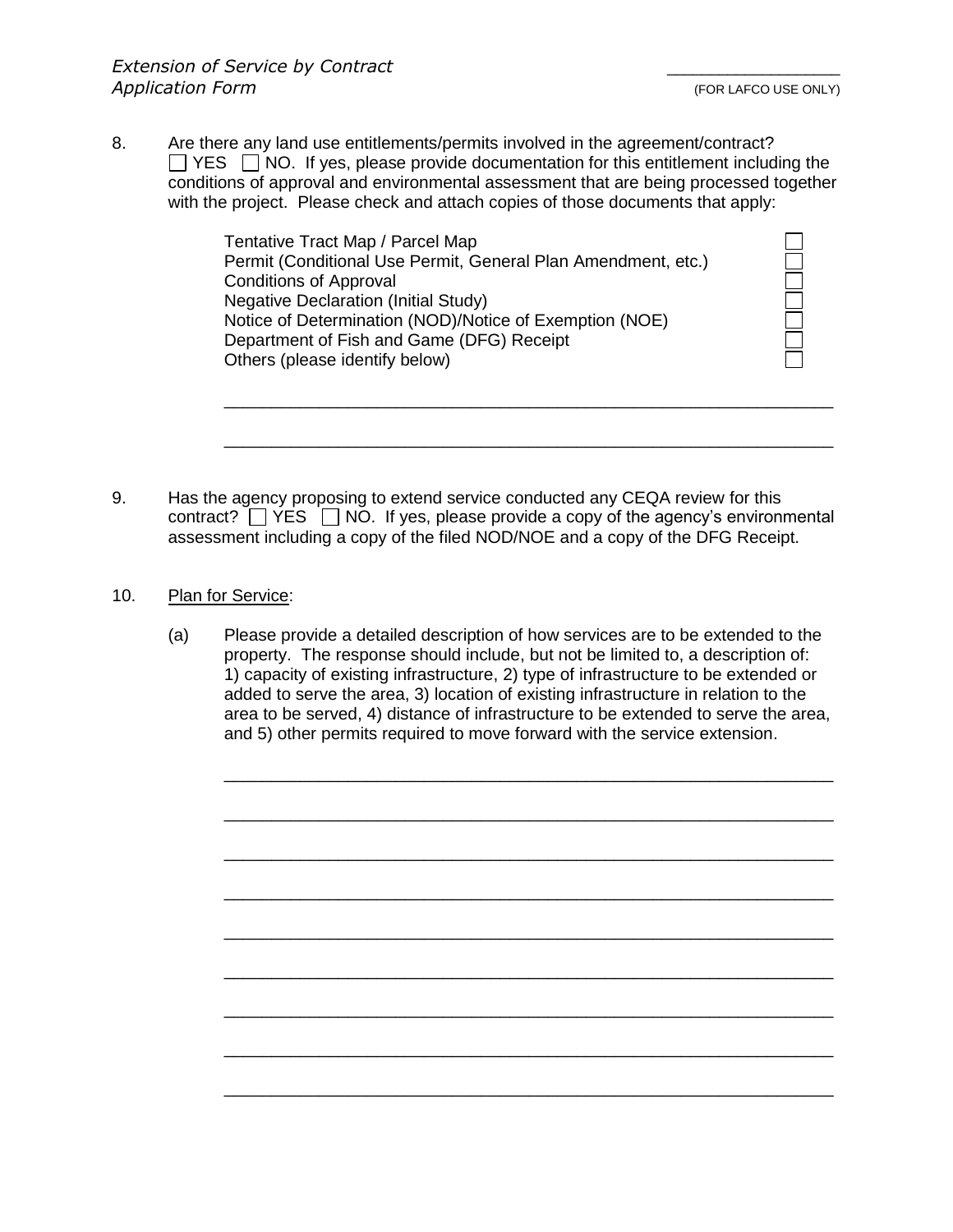| Please provide a detailed description of the overall cost to serve the property.                                                                                 |      |              |
|------------------------------------------------------------------------------------------------------------------------------------------------------------------|------|--------------|
| The response should include the costs to provide the service (i.e. fees,                                                                                         |      |              |
| connection charges, etc.) and also the costs of all improvements necessary to<br>serve the area (i.e. material/equipment costs, construction/installation costs, |      |              |
| $etc.$ ).                                                                                                                                                        |      |              |
|                                                                                                                                                                  |      |              |
| <b>Description of Fees/Charges</b>                                                                                                                               | Cost | <b>Total</b> |
|                                                                                                                                                                  |      |              |
|                                                                                                                                                                  |      |              |
|                                                                                                                                                                  |      |              |
|                                                                                                                                                                  |      |              |
|                                                                                                                                                                  |      |              |
|                                                                                                                                                                  |      |              |
|                                                                                                                                                                  |      |              |
|                                                                                                                                                                  |      |              |
|                                                                                                                                                                  |      |              |
|                                                                                                                                                                  |      |              |
|                                                                                                                                                                  |      |              |
|                                                                                                                                                                  |      |              |
|                                                                                                                                                                  |      |              |
|                                                                                                                                                                  |      |              |

(c) Please identify any unique costs related to the service agreement such as premium outside City/District rates or additional 3<sup>rd</sup>-party user fees and charges (i.e. fees/charges attributable to other agencies).

\_\_\_\_\_\_\_\_\_\_\_\_\_\_\_\_\_\_\_\_\_\_\_\_\_\_\_\_\_\_\_\_\_\_\_\_\_\_\_\_\_\_\_\_\_\_\_\_\_\_\_\_\_\_\_\_\_\_\_\_\_\_\_\_

\_\_\_\_\_\_\_\_\_\_\_\_\_\_\_\_\_\_\_\_\_\_\_\_\_\_\_\_\_\_\_\_\_\_\_\_\_\_\_\_\_\_\_\_\_\_\_\_\_\_\_\_\_\_\_\_\_\_\_\_\_\_\_\_

\_\_\_\_\_\_\_\_\_\_\_\_\_\_\_\_\_\_\_\_\_\_\_\_\_\_\_\_\_\_\_\_\_\_\_\_\_\_\_\_\_\_\_\_\_\_\_\_\_\_\_\_\_\_\_\_\_\_\_\_\_\_\_\_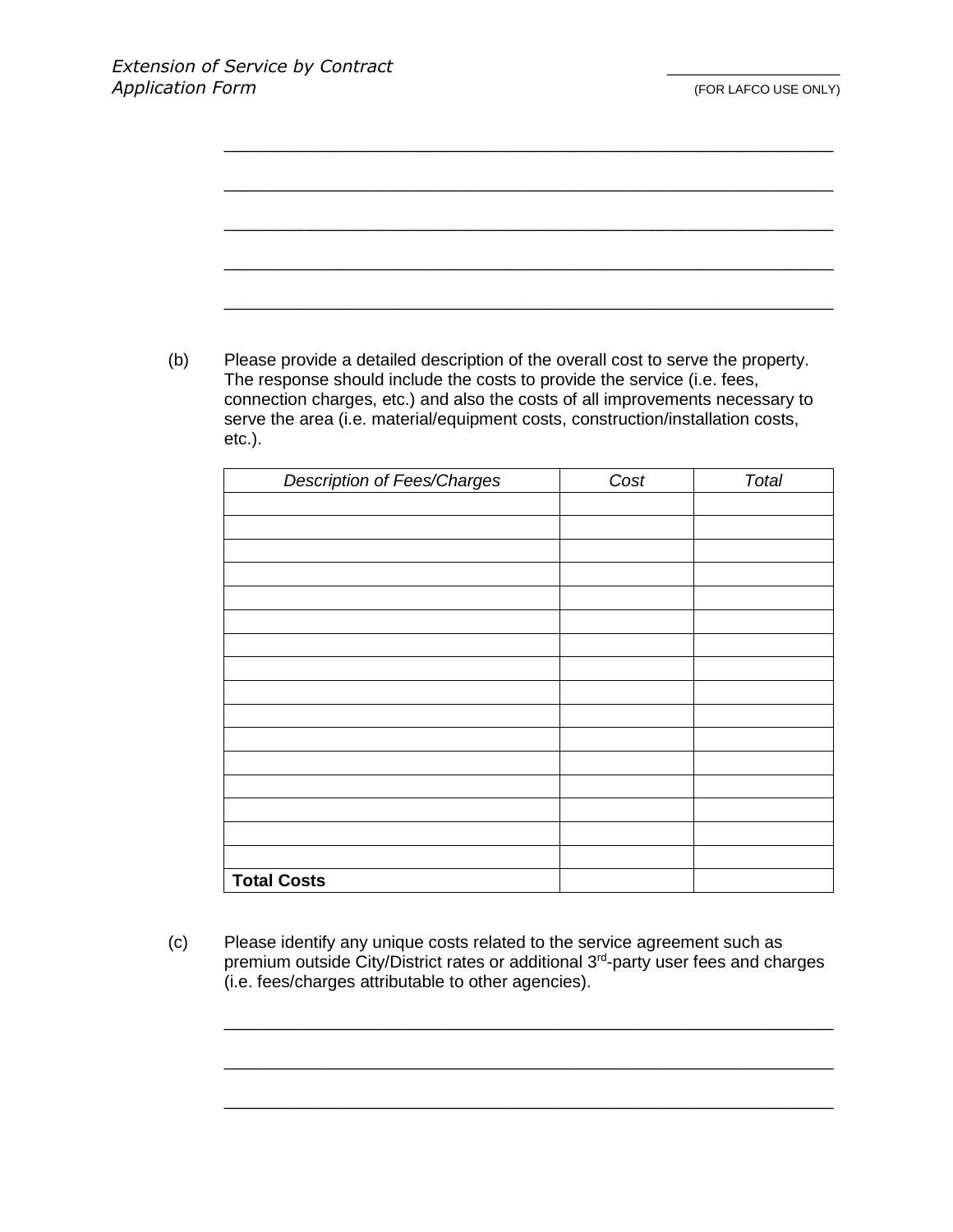(d) If financing is to occur, please provide any special financial arrangement between the agency and the property owner, including a discussion of any later repayment or reimbursement (If available, a copy of the agreement for repayment/reimbursement is to be provided). \_\_\_\_\_\_\_\_\_\_\_\_\_\_\_\_\_\_\_\_\_\_\_\_\_\_\_\_\_\_\_\_\_\_\_\_\_\_\_\_\_\_\_\_\_\_\_\_\_\_\_\_\_\_\_\_\_\_\_\_\_\_\_\_ \_\_\_\_\_\_\_\_\_\_\_\_\_\_\_\_\_\_\_\_\_\_\_\_\_\_\_\_\_\_\_\_\_\_\_\_\_\_\_\_\_\_\_\_\_\_\_\_\_\_\_\_\_\_\_\_\_\_\_\_\_\_\_\_ \_\_\_\_\_\_\_\_\_\_\_\_\_\_\_\_\_\_\_\_\_\_\_\_\_\_\_\_\_\_\_\_\_\_\_\_\_\_\_\_\_\_\_\_\_\_\_\_\_\_\_\_\_\_\_\_\_\_\_\_\_\_\_\_ 11 Does the City/District have any policies related to extending service(s) outside its boundary?  $\Box$  YES  $\Box$  NO. If yes, has a copy been provided to LAFCO?  $\Box$  YES  $\Box$  NO. If not, please include a copy of the policy or policies (i.e. resolution, municipal code section, etc.) as part of the application. \_\_\_\_\_\_\_\_\_\_\_\_\_\_\_\_\_\_\_\_\_\_\_\_\_\_\_\_\_\_\_\_\_\_\_\_\_\_\_\_\_\_\_\_\_\_\_\_\_\_\_\_\_\_\_\_\_\_\_\_\_\_\_\_ \_\_\_\_\_\_\_\_\_\_\_\_\_\_\_\_\_\_\_\_\_\_\_\_\_\_\_\_\_\_\_\_\_\_\_\_\_\_\_\_\_\_\_\_\_\_\_\_\_\_\_\_\_\_\_\_\_\_\_\_\_\_\_\_ \_\_\_\_\_\_\_\_\_\_\_\_\_\_\_\_\_\_\_\_\_\_\_\_\_\_\_\_\_\_\_\_\_\_\_\_\_\_\_\_\_\_\_\_\_\_\_\_\_\_\_\_\_\_\_\_\_\_\_\_\_\_\_\_

## **CERTIFICATION**

As a part of this application, the City/Town of \_\_\_\_\_\_\_\_\_\_\_\_\_\_\_\_\_, or the \_\_\_\_\_\_\_\_\_\_\_\_\_\_\_\_\_\_\_\_\_\_ District/Agency agree to defend, indemnify, hold harmless, promptly reimburse San Bernardino LAFCO for all reasonable expenses and attorney fees, and release San Bernardino LAFCO, its agents, officers, attorneys, and employees from any claim, action, proceeding brought against any of them, the purpose of which is to attack, set aside, void, or annul the approval of this application or adoption of the environmental document which accompanies it.

This indemnification obligation shall include, but not be limited to, damages, penalties, fines and other costs imposed upon or incurred by San Bernardino LAFCO should San Bernardino LAFCO be named as a party in any litigation or administrative proceeding in connection with this application.

The agency signing this application will be considered the proponent for the proposed action(s) and will receive all related notices and other communications. I understand that if this application is approved, the Commission will impose a condition requiring the applicant to indemnify, hold harmless and reimburse the Commission for all legal actions that might be initiated as a result of that approval.